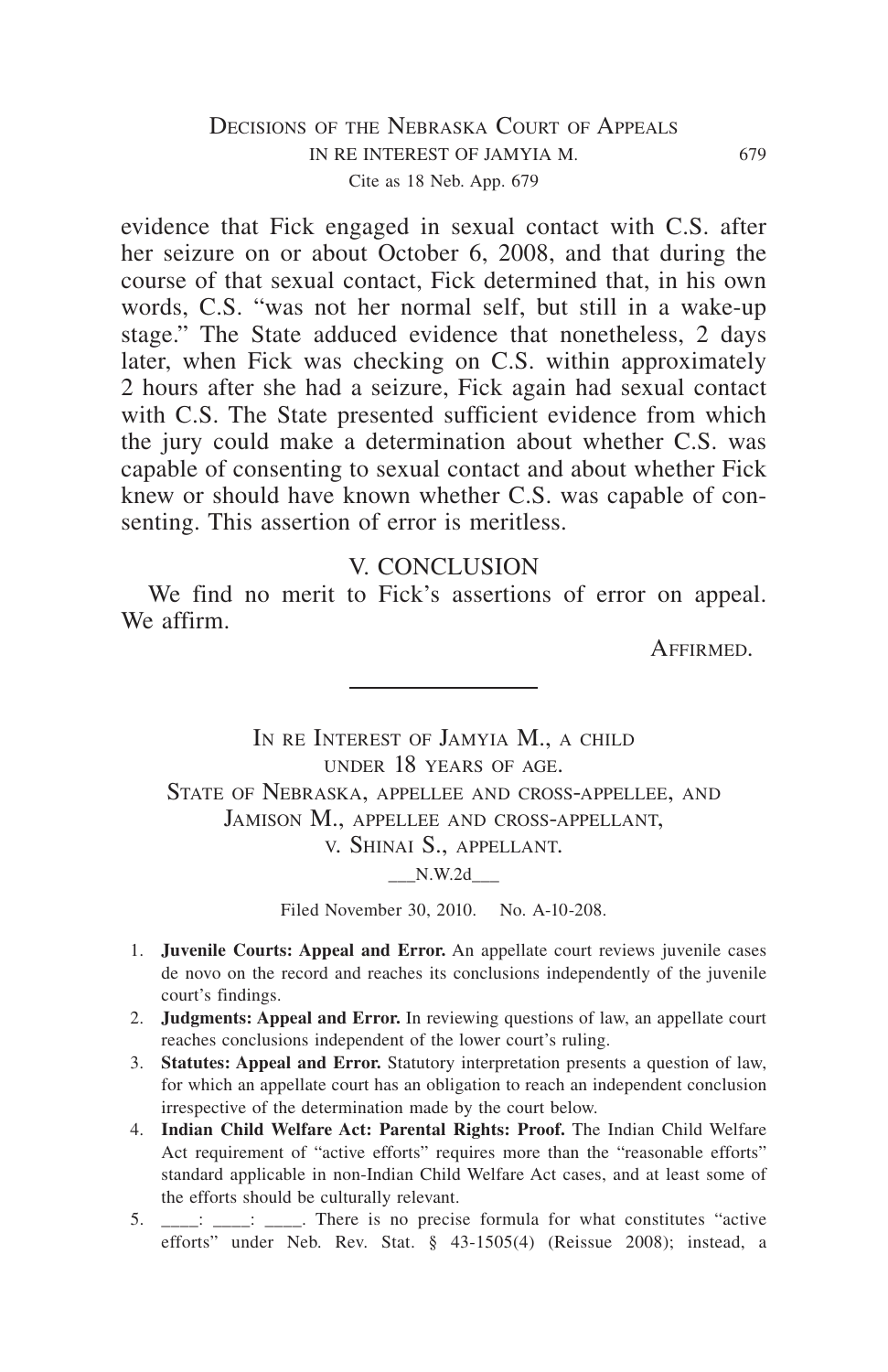#### DECISIONS OF THE NEBRASKA COURT OF APPEALS 680 18 nebraska appellate reports

determination as to what constitutes "active efforts" must be made on a caseby-case basis.

- 6. **Statutes.** Statutory language is to be given its plain and ordinary meaning.
- 7. \_\_\_\_. It is not within the province of the courts to read a meaning into a statute that is not there or to read anything direct and plain out of a statute.
- 8. **Indian Child Welfare Act: Parental Rights: Proof.** The exceptions found in Neb. Rev. Stat. § 43-283.01 (Reissue 2008) which relieve the State from its obligation to provide reasonable efforts when aggravating circumstances are present do not extend to the State's obligation to provide "active efforts" pursuant to Neb. Rev. Stat. § 43-1505 (Reissue 2008).

Appeal from the Separate Juvenile Court of Douglas County: ELIZABETH CRNKOVICH, Judge. Reversed and remanded for further proceedings.

Kim D. Erwin-Loncke, of Loncke Law Office, and Jeremy Muckey-Shirk for appellant.

Donald W. Kleine, Douglas County Attorney, and Amy Schuchman for appellee State of Nebraska.

Thomas C. Riley, Douglas County Public Defender, and Christine D. Kellogg for appellee Jamison M.

INBODY, Chief Judge, and Moore and Cassel, Judges.

INBODY, Chief Judge.

#### INTRODUCTION

This case involves the termination of the parental rights of the parents of an Indian child, Jamyia M., following the child's removal from the home at 2 months of age after what doctors described as a nonaccidental injury resulting in serious physical and developmental delays to the child. Shinai S., the natural mother, has appealed and Jamison M., the natural father, has cross-appealed the termination of their parental rights. Because we find that there is no exemption to the "active efforts" requirement of the Nebraska Indian Child Welfare Act (NICWA), which is based on the federal Indian Child Welfare Act (ICWA), and that the juvenile court erred in finding "active efforts" were made in this case, we reverse the court's order terminating the parental rights of Shinai and Jamison to their daughter, Jamyia, and remand the cause for further proceedings.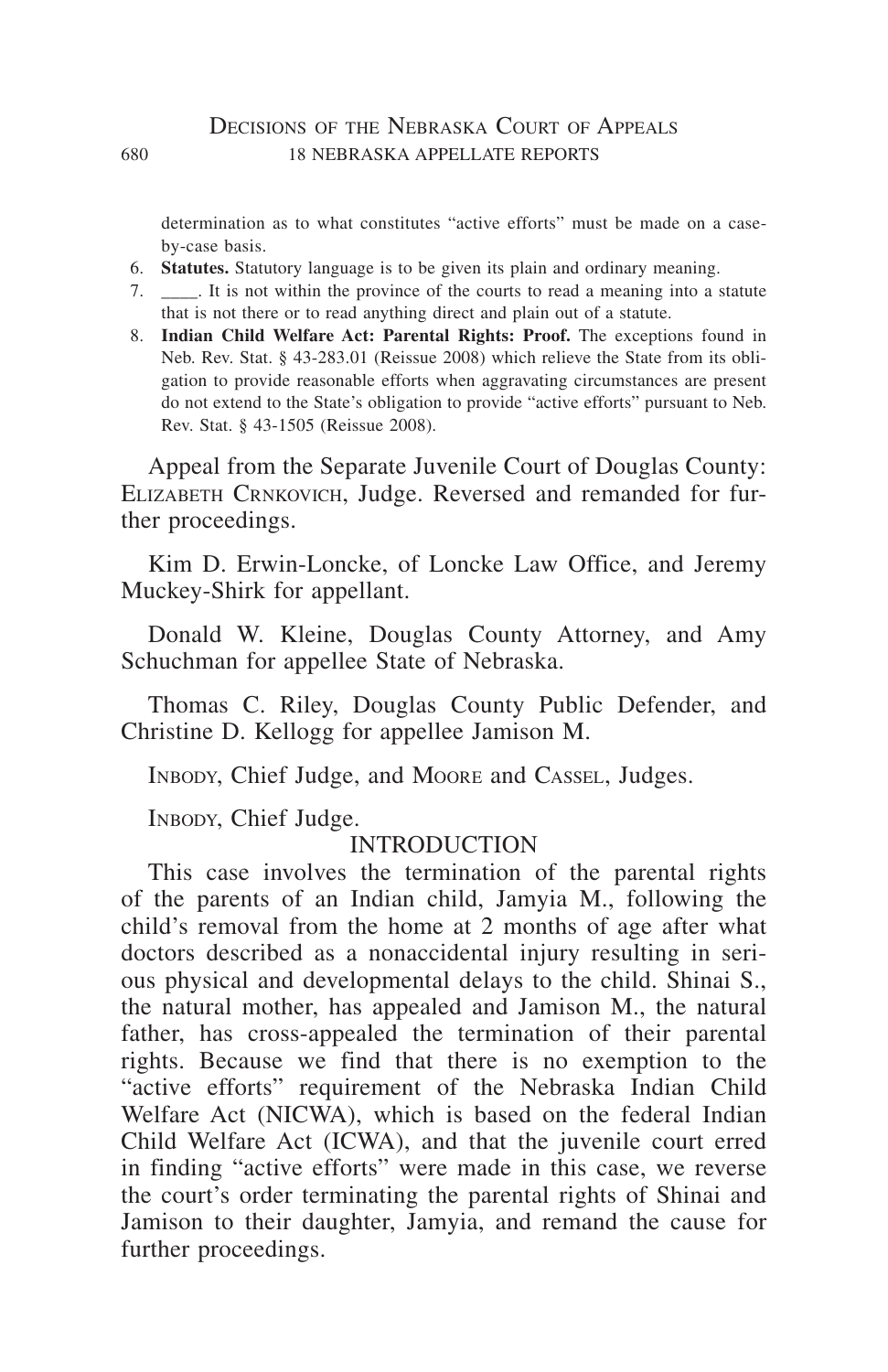## STATEMENT OF FACTS

On September 30, 2008, 2-month-old Jamyia was admitted to a hospital with a posterior occipital subdural hemorrhage and either a subarachnoid hemorrhage or cerebral contusion, which injuries doctors concluded were intentionally inflicted and were consistent with shaken baby syndrome. Although Jamyia had been in the care of one or both of her parents, neither parent could provide a reasonable explanation consistent with Jamyia's injuries. As a result, on October 3, the State filed an adjudication petition alleging that Jamyia was a child within the meaning of Neb. Rev. Stat.  $\S$  43-247(3)(a) (Reissue 2008) due to the natural parents' placing Jamyia in a situation which was dangerous to her life or limb or injurious to her health or morals.

Later in October 2008, the State filed a second amended petition adding allegations that Jamyia, who was enrolled or was eligible for tribal enrollment in the Navajo Nation, came within the meaning of Neb. Rev. Stat. § 43-292(2), (8), (9), and (10)(d) (Reissue 2008); that reasonable efforts were not required and, in the alternative, that "active efforts" were provided and proved unsuccessful; and that termination of parental rights was in Jamyia's best interests. On January 23, 2009, the juvenile court ordered that NICWA requirements applied to this case.

Adjudication and dispositional hearings were held over the course of several days spanning from February 2009 to January 2010. A protection and safety worker from the Department of Health and Human Services (DHHS) testified that the parents were offered a comprehensive family assessment and that DHHS performed an early developmental network referral and provided a clothing voucher for Jamyia.

The State also adduced testimony from Evelyn Labode, who has worked in the ICWA field since 1993. Labode has trained DHHS employees and social workers with the Ponca and Omaha Tribes on ICWA regulations, and she has been affiliated with the "Through the Eyes of the Child Initiative" and the "Douglas County 1184 Treatment Team." Labode testified that in determining whether the State had provided "active efforts" to the family, she reviewed, among other things, information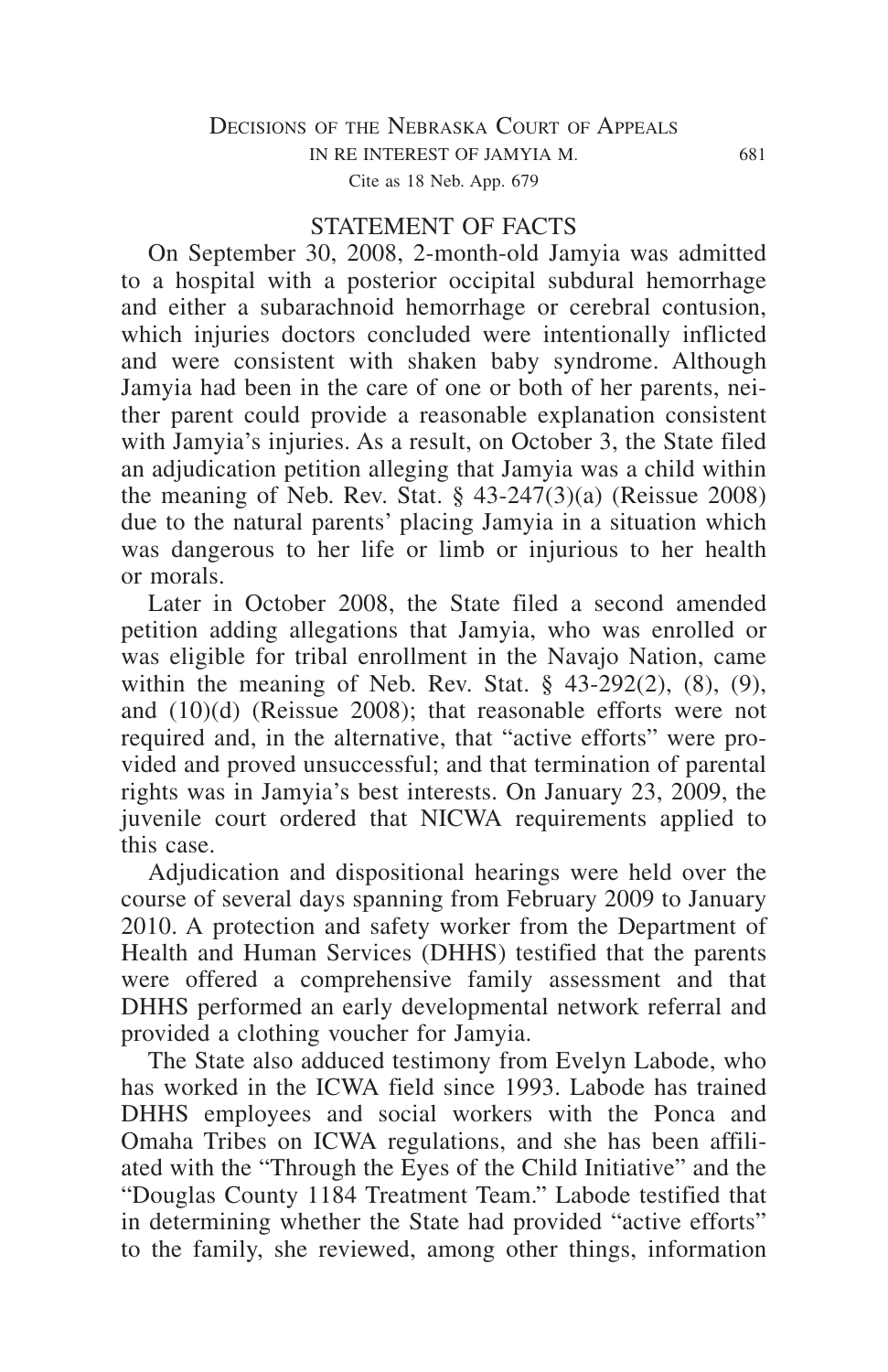from the hospital, a visitation plan, and information regarding services that had been offered to the parents. Labode testified that the services offered to the parents included transportation and grocery vouchers for Shinai, proposed visitation services, and classes in CPR, first aid, and parenting. Labode testified that the State had provided "active efforts."

The evidence established that Jamyia receives occupational, physical, and speech therapy. She has significant cognitive motor delays, language delays in all areas, visual impairment due to severe retinal hemorrhages to both eyes, seizures, and neurological problems—including problems with swallowing which require a "G-tube" to supplement her daily oral feedings consisting of "'pureed table food' or 'baby food' with some texture." Jamyia's hands and feet are curled when not in splints; she currently wears splints several hours per day to teach her to straighten her hands and feet and is placed in a "'stander'" twice a day to strengthen her leg muscles. Jamyia was still unable to walk or talk at 17 months old.

On December 2, 2009, the juvenile court found that Jamyia was a child within the meaning of §§ 43-247(3)(a) and 43-292(2), (8), and (9) regarding both parents. The court also found that "active efforts" had been made to provide remedial services designed to prevent the breakup of the family and that such efforts proved unsuccessful. The juvenile court took under advisement the allegations of whether termination was in Jamyia's best interests and whether reasonable efforts to preserve and reunify the family were required under Neb. Rev. Stat. § 43-283.01 (Reissue 2008). A dispositional hearing was set for January 11, 2010, so that the juvenile court could be updated on information or recommendations in support of, or in opposition to, the State's request for termination.

An updated DHHS court report received into evidence during the January 11, 2010, hearing noted that although Jamyia's parents had not been allowed any visits with Jamyia since she was placed in foster care as ordered by the court, the parents have been able to stay somewhat connected to their daughter through video recordings that the team from Early Development Network (EDN) prepared for them to watch and from written updates provided by Jamyia's foster parent.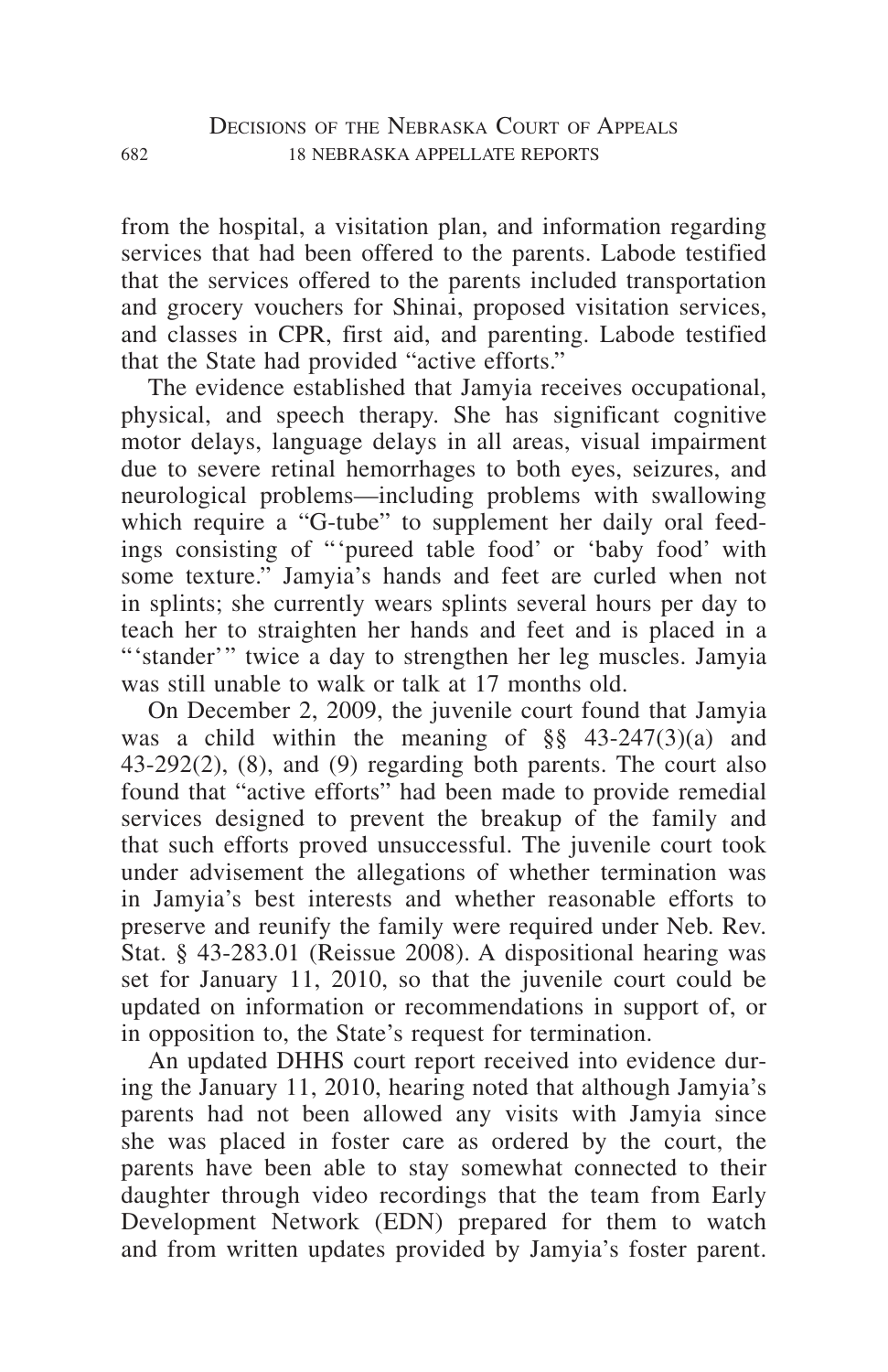The caseworker's report noted that since Jamyia's removal, Jamyia's parents

have remained very interested and committed to doing everything that they can to have the opportunity to regain custody of their daughter. They both have: received CPR and first aid certification and plan on updating that as it is about to expire (financed by [D]HHS); successfully completed parenting classes through Heartland Family Services (financed by [D]HHS); attended every court hearing without fail; attended all of the educational meetings for Jamyia and work with her EDN service coordinator to keep up on her progress and her needs; provided gifts for her on every holiday and birthday; cooperated with every request that was made by the court and/or [D]HHS; take the initiative to research all of their daughter's diagnos[e]s and what she may need in the future as the result of them.

The caseworker also noted that it was her understanding that both parents were paying child support as ordered by the court and were up to date on their obligation. The caseworker recommended that the parents be allowed supervised visitation to occur in the foster parent's home and noted that the foster parent was willing to supervise those visits or was willing to have the visits supervised by someone else in her home. The foster parent reported to Jamyia's guardian ad litem that the parents continually and consistently provide Jamyia with "'toys, clothes and baby stuff.'"

In February 2010, the juvenile court filed an order terminating the parental rights of both natural parents after finding that termination was in Jamyia's best interests. The court also found that reasonable efforts were not required pursuant to § 43-283.01 as to both parents because Jamyia was subjected to aggravating circumstances, including, but not limited to, abandonment, chronic abuse, torture, or sexual abuse.

# ASSIGNMENTS OF ERROR

Both Shinai and Jamison contend the juvenile court erred in finding that the State made "active efforts" to provide remedial services and rehabilitative programs designed to prevent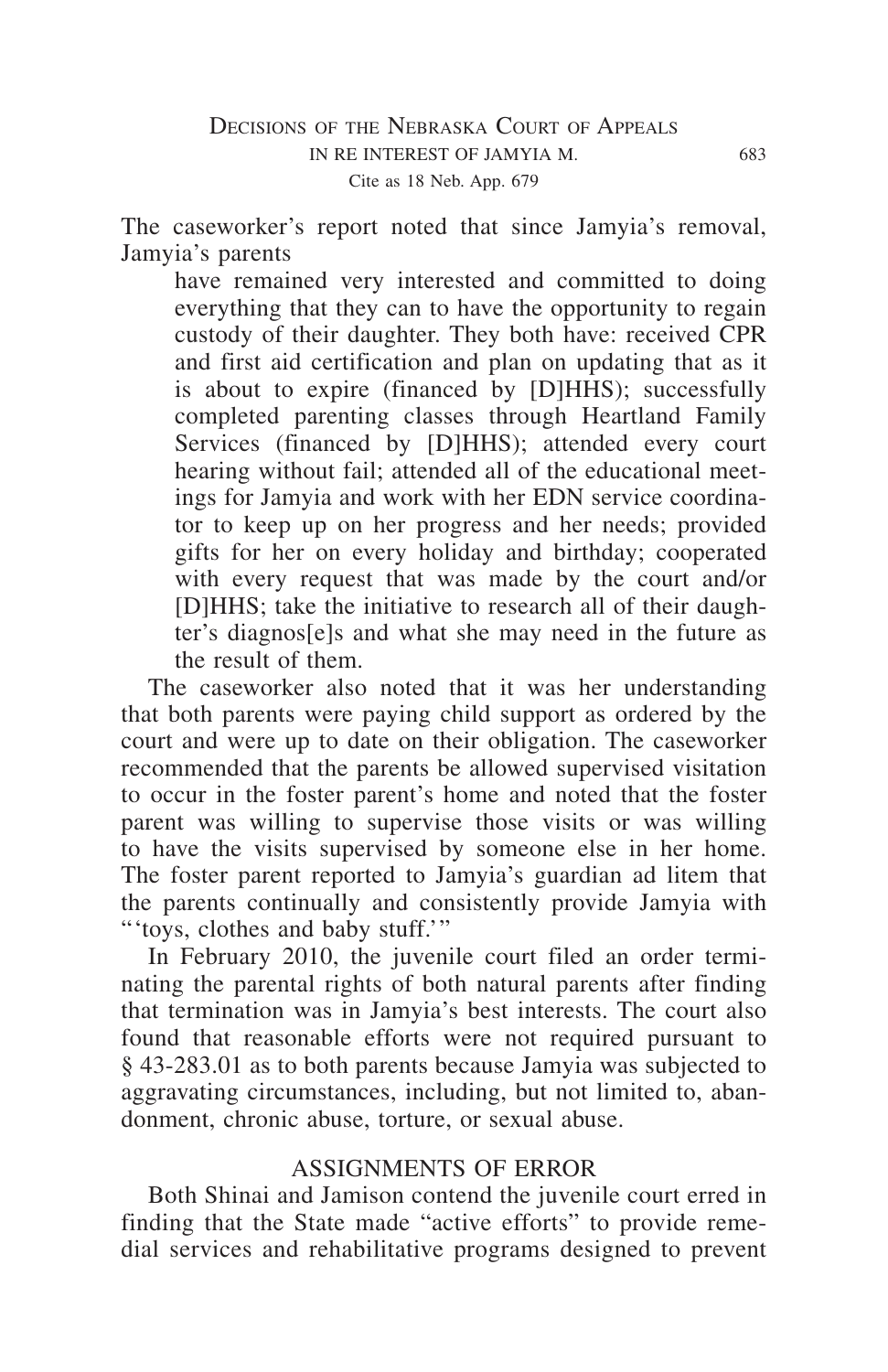the breakup of their Indian family and that those efforts were unsuccessful, as required by Neb. Rev. Stat. § 43-1505(4) (Reissue 2008), and in finding, beyond a reasonable doubt, that returning custody of Jamyia to them would result in serious emotional or physical damage to her. Shinai also contends that the juvenile court erred in deferring the Navajo Nation from intervening until the dispositional portion of the juvenile proceedings. Jamison also claims that the juvenile court erred in finding there was sufficient evidence to terminate his parental rights pursuant to  $\S$  43-292(2), (8), and (9) and that the juvenile court violated his due process rights by failing to conduct the juvenile proceedings in a fair and impartial manner.

# STANDARD OF REVIEW

[1,2] An appellate court reviews juvenile cases de novo on the record and reaches its conclusions independently of the juvenile court's findings. *In re Interest of Jorge O.*, 280 Neb. 411, 786 N.W.2d 343 (2010); *In re Interest of Dakota M.*, 279 Neb. 802, 781 N.W.2d 612 (2010). In reviewing questions of law, an appellate court reaches conclusions independent of the lower court's ruling. *In re Interest of Louis S. et al.*, 17 Neb. App. 867, 774 N.W.2d 416 (2009).

[3] Statutory interpretation presents a question of law, for which an appellate court has an obligation to reach an independent conclusion irrespective of the determination made by the court below. *State v. Vela*, 279 Neb. 94, 777 N.W.2d 266 (2010).

## ANALYSIS

We first address the parents' claim the juvenile court erred in finding that the State made "active efforts," as required by § 43-1505(4), to provide remedial services and rehabilitative programs designed to prevent the breakup of their Indian family and that those efforts were unsuccessful.

[4.5] Pursuant to NICWA,

Any party seeking to effect a foster care placement of, or termination of parental rights to, an Indian child under state law shall satisfy the court that active efforts have been made to provide remedial services and rehabilitative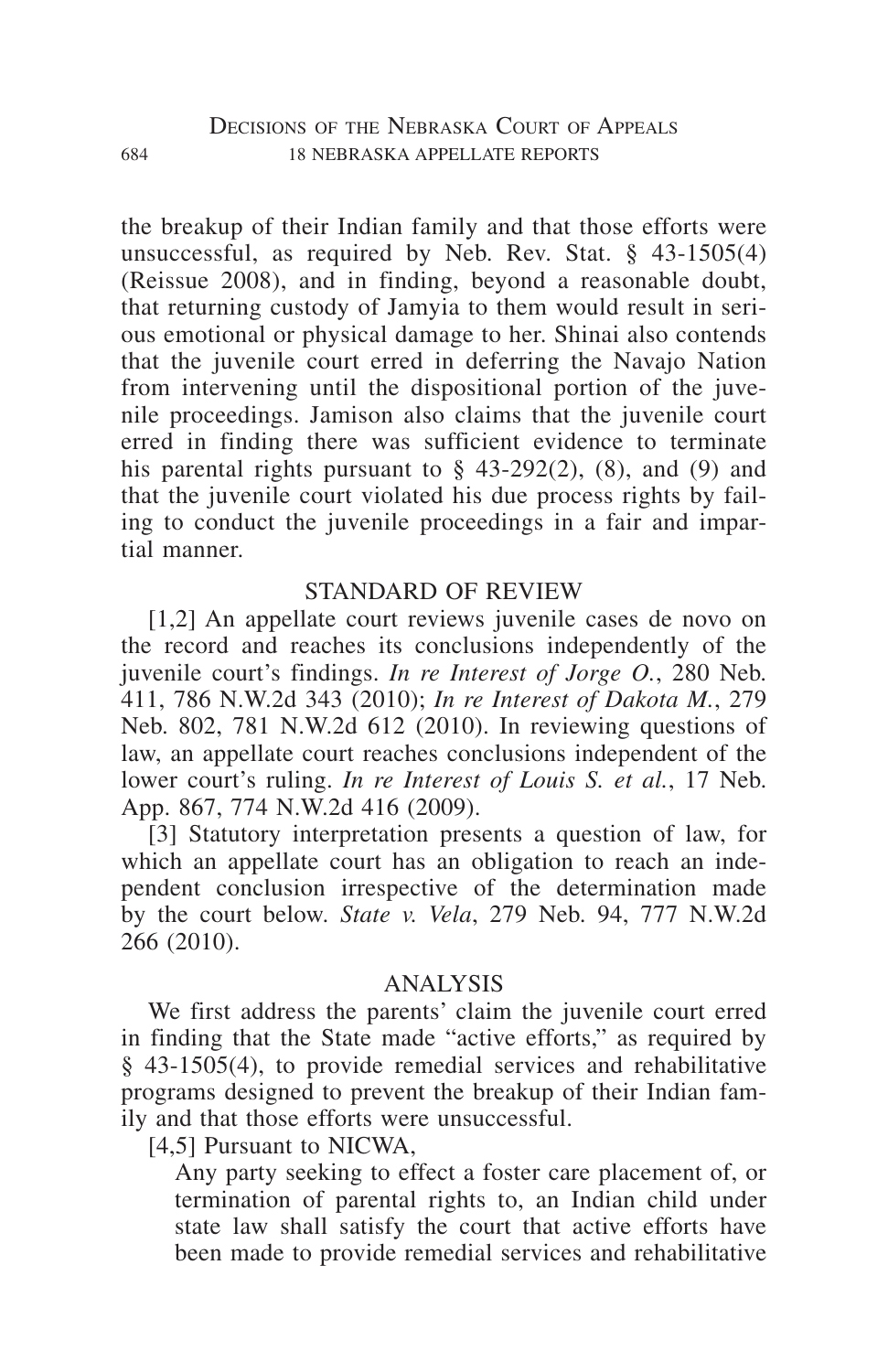programs designed to prevent the breakup of the Indian family and that these efforts have proved unsuccessful.

§ 43-1505(4). It is well established that the "active efforts" standard requires more than the "reasonable efforts" standard applicable in non-ICWA cases, and at least some of the efforts should be "culturally relevant." See *In re Interest of Walter W.*, 274 Neb. 859, 744 N.W.2d 55 (2008). However, there is no precise formula for what constitutes "active efforts"; instead, a determination as to what constitutes "active efforts" must be made on a case-by-case basis. See *id*. Further, there has been no real guidance on what "culturally relevant" efforts are sufficient, but the Nebraska Supreme Court has found that a cultural plan discussed by a case manager with a foster parent, without further elaboration regarding the details of such, constituted a sufficient "active effort" to support termination. See *id*.

"Active efforts" have been shown where the Indian family was provided with utility and housing assistance; psychological evaluations, assessments, and followup; therapy; chemical dependency evaluations and drug screenings; access to the Specialized Treatment and Recovery Court; bus tickets; and supervised visitation. "Active efforts" have also been shown where the children were provided with foster care placement, tutoring, and medical services; early education services; and speech therapy. See *In re Interest of Louis S. et al., supra*. "Active efforts" have also been shown where the Indian family was provided information regarding inpatient and outpatient chemical dependency treatment programs and was encouraged to apply to and attend said programs; provided information regarding community resources to assist with job skill development on multiple occasions; provided information on community resources to obtain a psychiatric evaluation and received a referral to a psychologist for a psychological evaluation; provided vouchers for rent, clothing, an electric bill, drug testing, and bus tickets; provided visitation; provided transportation of the child for visitation and foster care; provided medical care for the child; had a discussion of a cultural plan with the foster parent; and received assistance with obtaining housing. See *In re Interest of Walter W., supra.*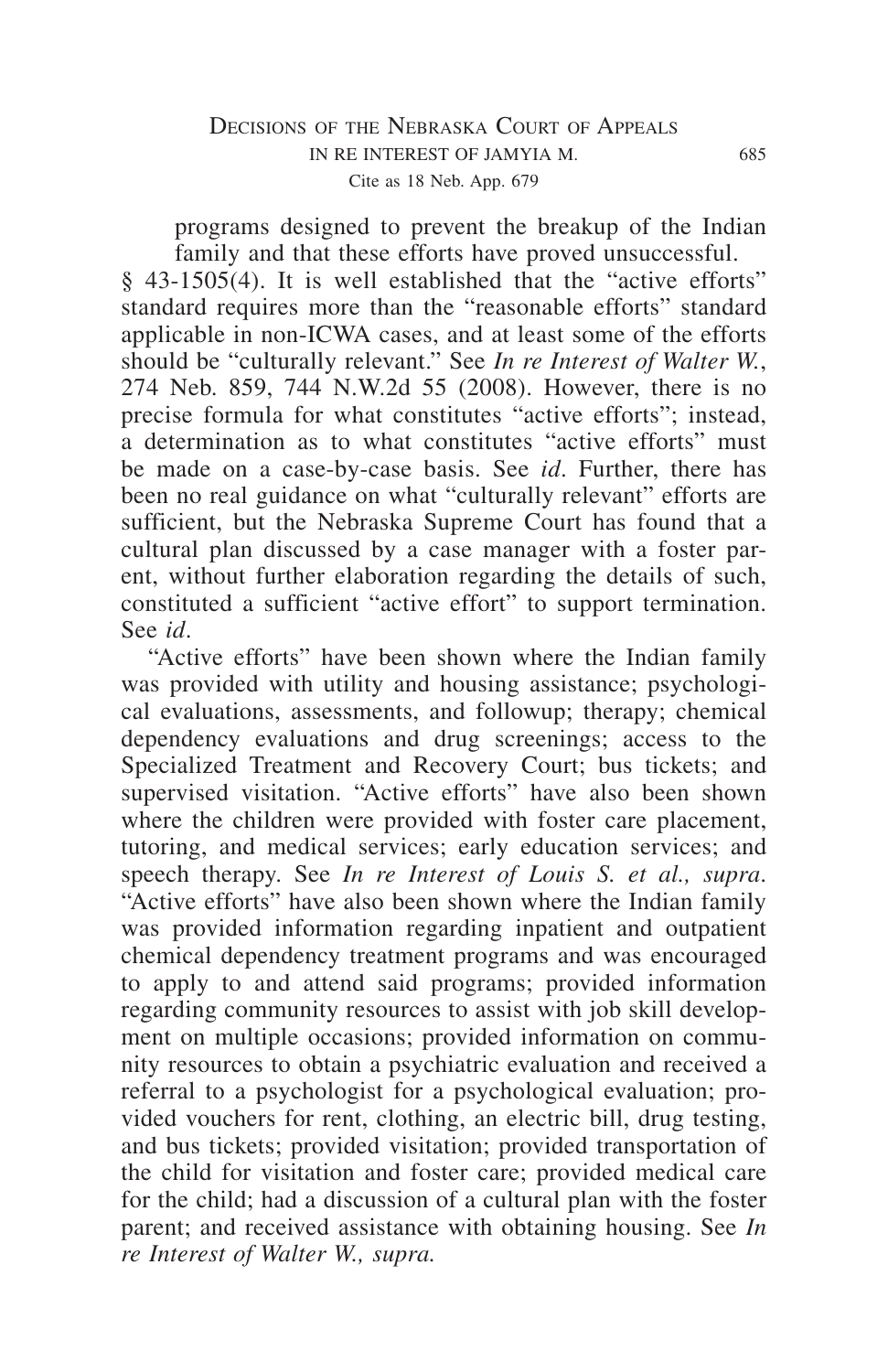In the instant case, during the 17 months that this case was pending, the services offered to the parents included a comprehensive family assessment, an early developmental network referral, a clothing voucher for Jamyia, transportation and grocery vouchers for Shinai, and classes in CPR, first aid, and parenting, which classes both parents completed. Pursuant to the court's order, the parents were not allowed any contact with Jamyia following her removal in September 2008, despite DHHS' recommendation that they be allowed supervised visitation. Further, there were no "culturally relevant" efforts made in this case.

Throughout the 17 months the parents were not allowed contact with Jamyia, they have attempted to stay connected to Jamyia by watching video recordings and through written updates, and they have paid child support and remained current on that obligation. The caseworker's report noted that Jamyia's parents

have remained very interested and committed to doing everything that they can to have the opportunity to regain custody of their daughter. They both have: received CPR and first aid certification and plan on updating that as it is about to expire (financed by [D]HHS); successfully completed parenting classes through Heartland Family Services (financed by [D]HHS); attended every court hearing without fail; attended all of the educational meetings for Jamyia and work with her EDN service coordinator to keep up on her progress and her needs; provided gifts for her on every holiday and birthday; cooperated with every request that was made by the court and/or [D]HHS; take the initiative to research all of their daughter's diagnos[e]s and what she may need in the future as the result of them.

It appears from DHHS' own evidence that not only were the few services provided by DHHS successful, but that it was the parents themselves who took the initiative to attempt to remain involved in their daughter's life. Therefore, we find the State did not provide by clear and convincing evidence that it made "active efforts," as required by § 43-1505(4), to provide remedial services and rehabilitative programs designed to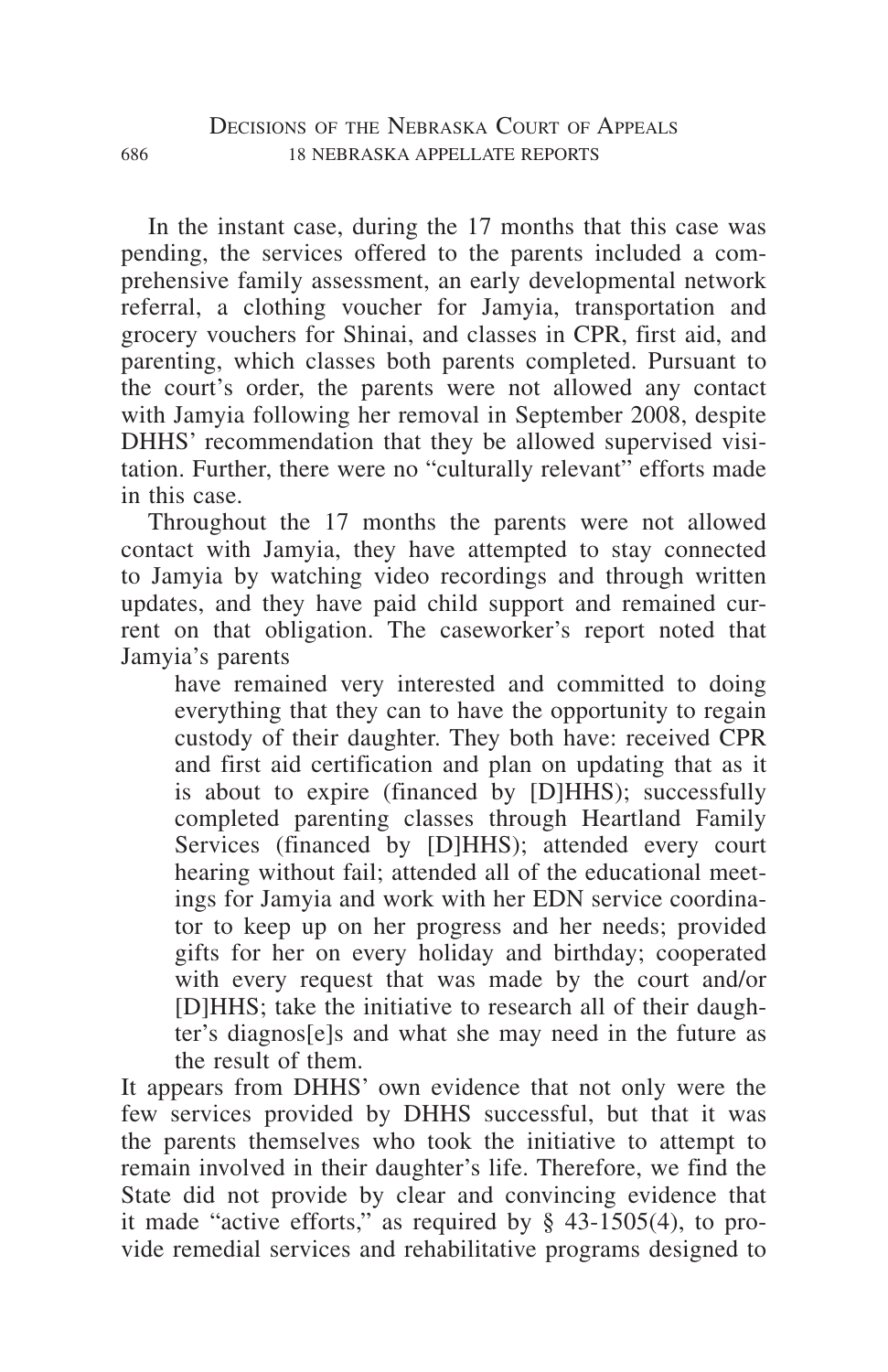prevent the breakup of the Indian family and that those efforts were unsuccessful.

Although we have found that the State did not provide "active efforts" to prevent the breakup of the Indian family, the State argues that the exception relieving the State from its obligation to provide reasonable efforts when aggravating circumstances are present should be extended to the "active efforts" requirement, thereby relieving the State from its obligation in this case.

Nebraska's statute excusing the State from providing reasonable efforts when aggravating or other specific circumstances are present provides, in pertinent part:

Reasonable efforts to preserve and reunify the family are not required if a court of competent jurisdiction has determined that:

(a) The parent of the juvenile has subjected the juvenile to aggravated circumstances, including, but not limited to, abandonment, torture, chronic abuse, or sexual abuse;

(b) The parent of the juvenile has (i) committed first or second degree murder to another child of the parent, (ii) committed voluntary manslaughter to another child of the parent, (iii) aided or abetted, attempted, conspired, or solicited to commit murder, or aided or abetted voluntary manslaughter of the juvenile or another child of the parent, or (iv) committed a felony assault which results in serious bodily injury to the juvenile or another minor child of the parent; or

(c) The parental rights of the parent to a sibling of the juvenile have been terminated involuntarily.

§ 43-283.01(4). See, also, 42 U.S.C. § 671(a)(15) (2006).

These exceptions were not included in the NICWA statute mandating "active efforts" which provides:

Any party seeking to effect a foster care placement of, or termination of parental rights to, an Indian child under state law shall satisfy the court that active efforts have been made to provide remedial services and rehabilitative programs designed to prevent the breakup of the Indian family and that these efforts have proved unsuccessful.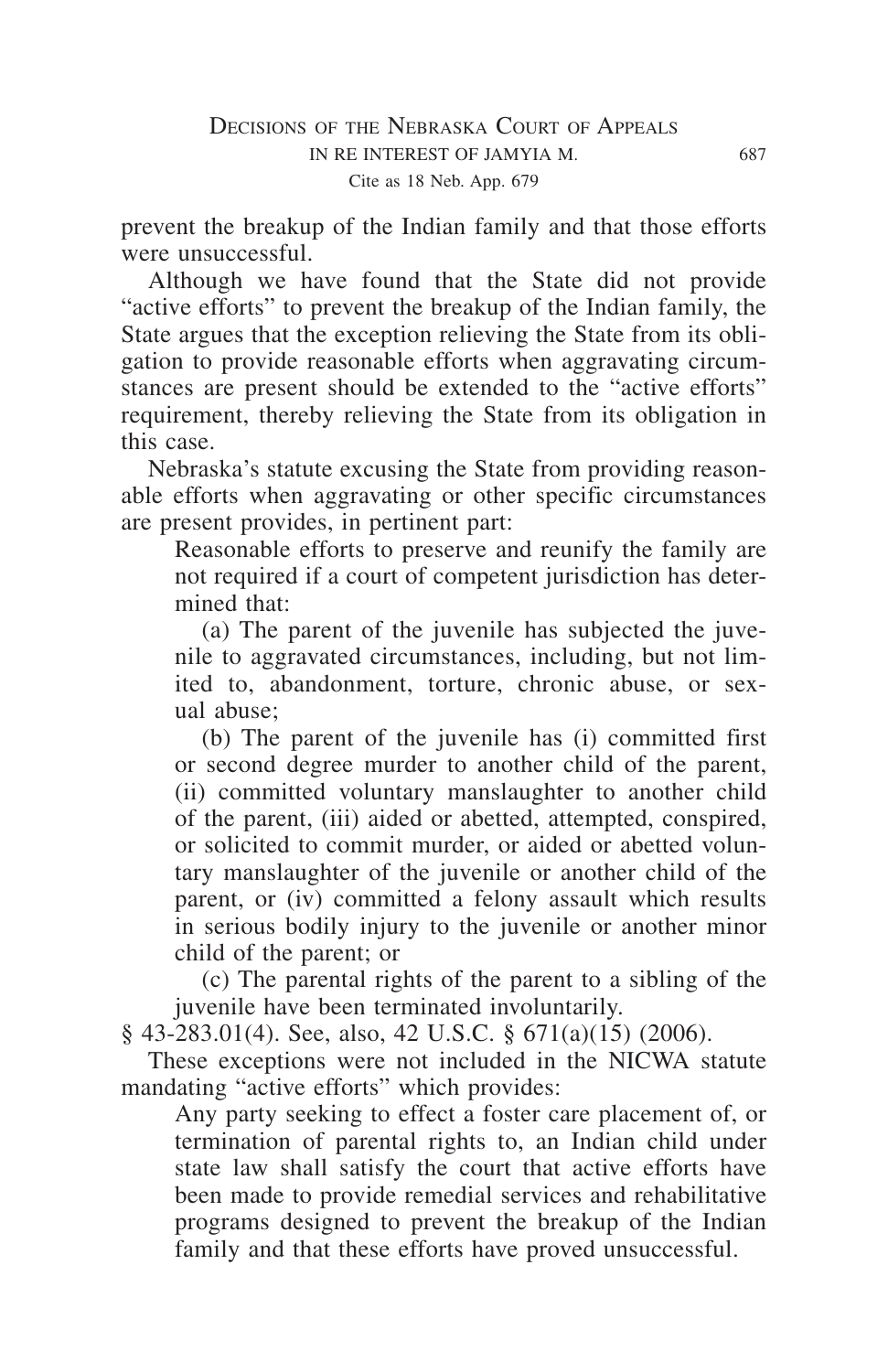§ 43-1505(4). See, also, 25 U.S.C. § 1912(d) (2006). The question of whether the aggravating circumstances exception found in the reasonable efforts statute should be extended to excuse the State from having to fulfill NICWA's requirement to provide "active efforts" to prevent the breakup of Indian families is an issue of first impression in Nebraska, and our research has uncovered only three cases considering this issue nationwide.

The two polestar cases regarding whether an exception exists to ICWA's "active efforts" requirement were decided by the Alaska Supreme Court and the South Dakota Supreme Court, 3 years apart, with the courts reaching opposite conclusions.

In the earlier case, *J.S. v. State*, 50 P.3d 388 (Alaska 2002), the Alaska Supreme Court upheld the termination of a father's parental rights to his three Indian children, after he was convicted of sexually abusing them, by finding that "active efforts" were not required under ICWA in cases of sexual abuse by a parent. The court acknowledged that the case was not governed by the federal Adoption and Safe Families Act of 1997 (ASFA). However, the court relied on a provision contained in ASFA which releases the State from the reasonable efforts requirement when aggravating circumstances are present in making its determination that "active efforts" were not required under ICWA in its case. The Alaska Supreme Court clearly relied on policy grounds placing the greater importance on "a child's fundamental right to safety" rather than relying on strict statutory construction. 50 P.3d at 392.

The South Dakota Supreme Court, in *People ex rel. J.S.B., Jr.*, 691 N.W.2d 611 (S.D. 2005), rejected the Alaska Supreme Court's public policy reasoning, finding that ASFA did not supersede ICWA. The South Dakota Supreme Court specifically stated, "[W]e do not think Congress intended that ASFA's 'aggravated circumstances' should undo the State's burden of providing 'active efforts' under ICWA." 691 N.W.2d at 619. The South Dakota Supreme Court then identified three rules of statutory construction supporting this determination: (1) ICWA does not offer any exception to its "active efforts" requirement, ASFA does not mention ICWA, and ASFA does not purport to modify ICWA, much less explicitly state that ASFA's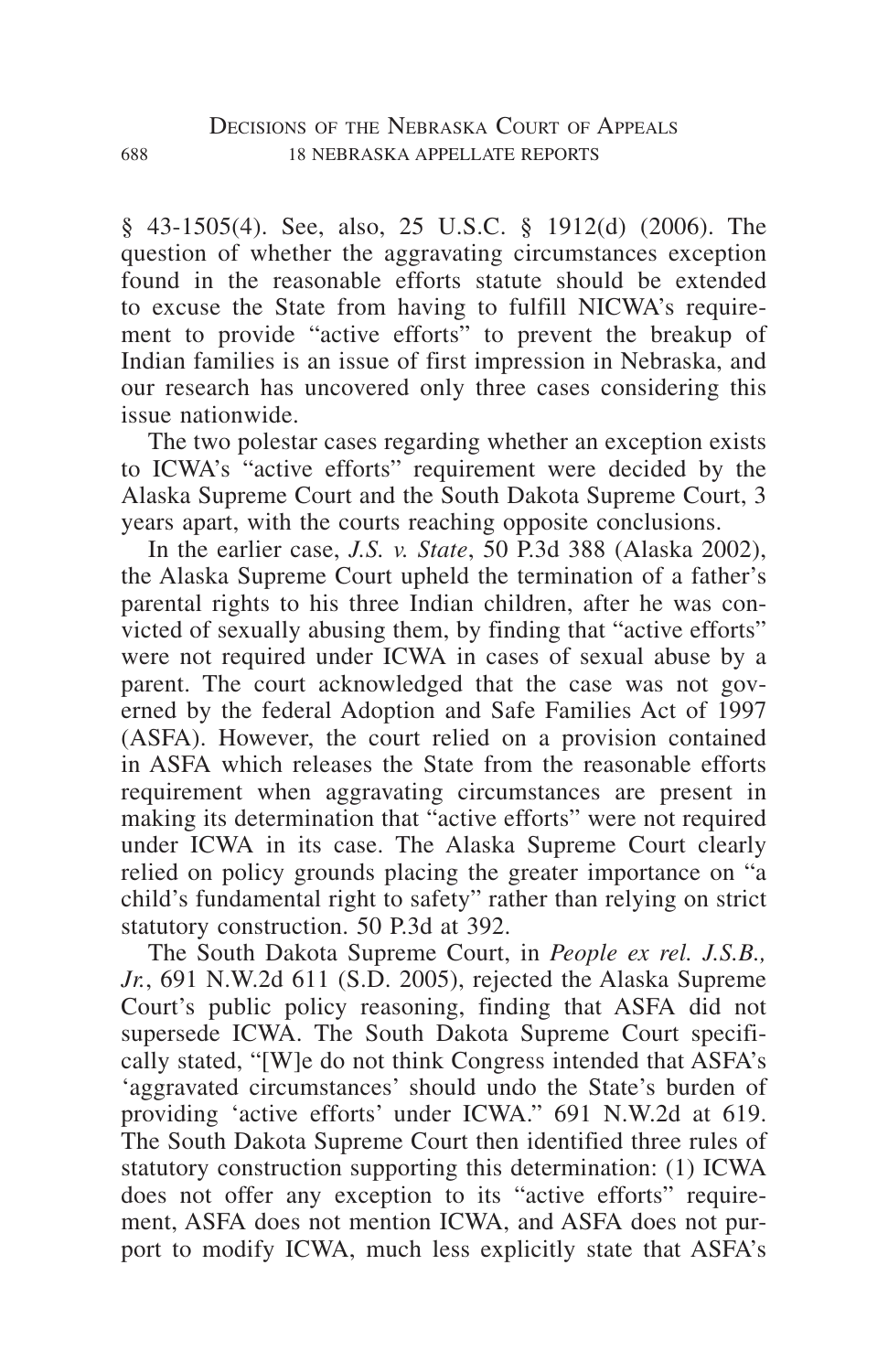exceptions to "reasonable efforts" should apply to ICWA's "active efforts"; (2) ICWA is a more specific set of statutes than ASFA, and the rules of statutory construction require that the more specific statute controls; and (3) when interpreting a statute pertaining to Indians,

"statutes are to be construed liberally in favor of the Indians, with ambiguous provisions interpreted to their benefit. . . ." . . . As Congress found when it enacted ICWA, it is to the benefit of Indian children to remain within their families and only after "active efforts" to reunite those families have proven unsuccessful should the children be removed.

691 N.W.2d at 619 (quoting *Montana v. Blackfeet Tribe*, 471 U.S. 759, 105 S. Ct. 2399, 85 L. Ed. 2d 753 (1985)).

In a third case addressing this issue, Michigan's Supreme Court, similarly to South Dakota's, held that neither ASFA nor its corresponding state laws relieve the state from ICWA's "active efforts" requirement. See *In re JL*, 483 Mich. 300, 770 N.W.2d 853 (2009).

[6,7] In considering the language of our Nebraska statutes, statutory language is to be given its plain and ordinary meaning. *State v. Alford*, 278 Neb. 818, 774 N.W.2d 394 (2009). It is not within the province of the courts to read a meaning into a statute that is not there or to read anything direct and plain out of a statute. *Id*.

Our "active efforts" statute, § 43-1505(4), like its federal counterpart, does not contain any exceptions to the State's obligation to provide remedial services and rehabilitative programs designed to prevent the breakup of the Indian family. There is no conflict between the lack of any exceptions in the "active efforts" statute and the presence of exceptions in the "reasonable efforts" statutes, because statutes are separate and distinct. *In re Interest of Shayla H. et al.*, 17 Neb. App. 436, 764 N.W.2d 119 (2009) (ICWA's "active efforts" provision is separate and distinct from "reasonable efforts" provision requiring State to plead active efforts by State to prevent breakup of Indian family). However, even if conflict could be read between the two statutes, the more specific NICWA statutory provisions would be controlling. See *R & D Properties v. Altech Constr. Co.*, 279